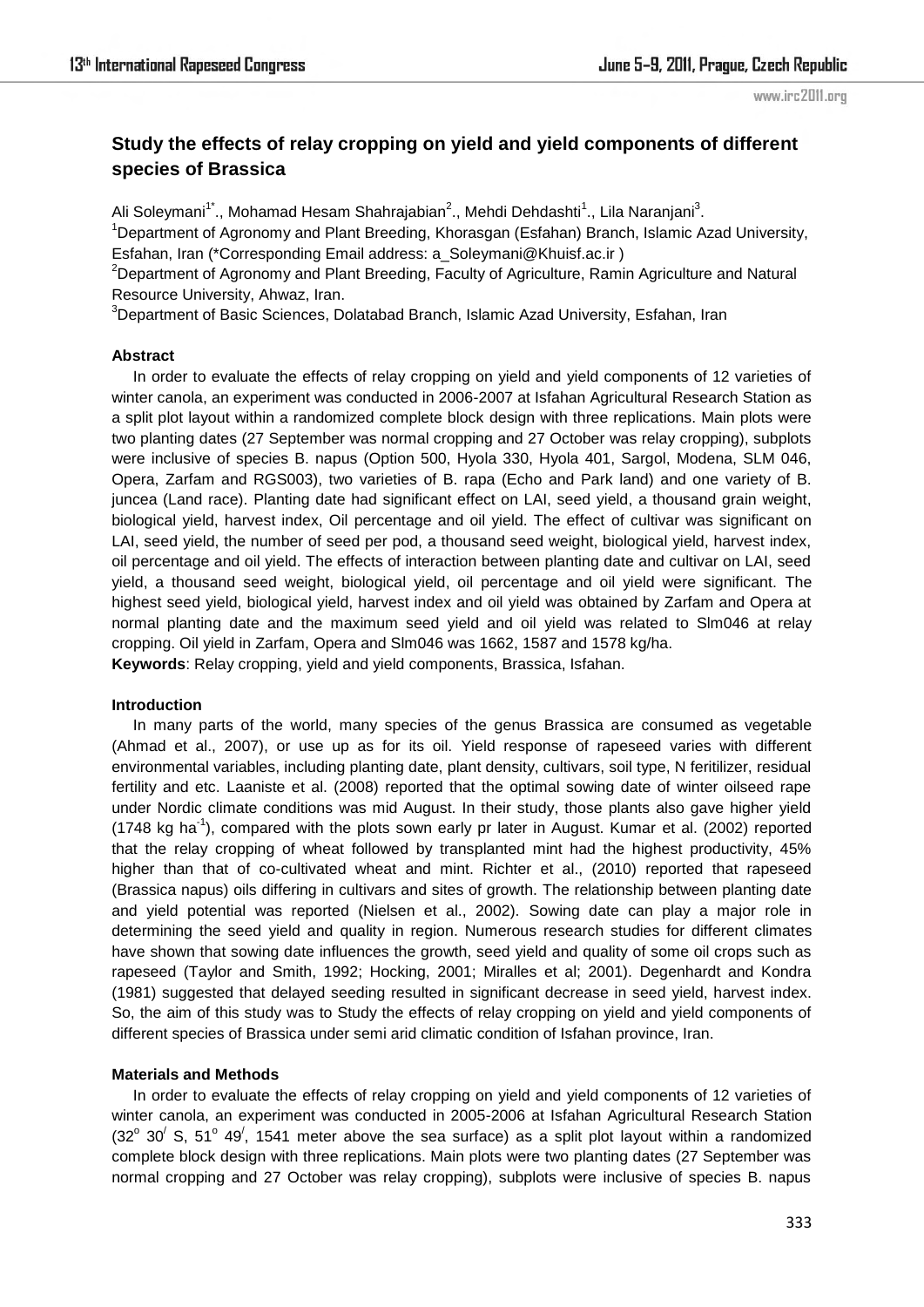(Option 500, Hyola 330, Hyola 401, Sargol, Modena, SLM 046, Opera, Zarfam and RGS003), two varieties of B. rapa (Echo and Park land) and one variety of B. juncea (Land race). ). Long term average precipitation was 150 mm and this area is semi arid. Soil analysis was done before beginning of study at two depths (0-30 cm and 30-60 cm). Electrical conductivity of soil at 0-30 and 30-60 cm was 1.7 and 1.6 dS m<sup>-1</sup>, respectively. The nitrogen fertilizer was used from urea (50 percent before planting and 50 percent in the beginning of reproductive phase).The objectives of this study were (1) to determine the effects of relay cropping on seed yield and oil content of different species of Brassica, and (2) to determine the sutability of Brassica as industrial crops under semi arid climatic condition of Isfahan province, Iran. Means were separated by Duncan 's Multiple Test at  $p \le 5\%$ . All statistics was performed with MSTAT-C program

#### **Result and Discussion**

 Planting date had significant effect on LAI, seed yield , a thousand grain weight, biological yield, harvest index, Oil percentage and oil yield. The effect of cultivar was significant on LAI, seed yield, the number of seed per pod, a thousand seed weight, biological yield, harvest index, oil percentage and oil yield. The effects of interaction between planting date and cultivar on LAI, seed yield, a thousand seed weight, biological yield, oil percentage and oil yield were significant (Table 1). The highest LAI was obtained by 27th Sep (4.29). There was significant difference in LAI between 27th Sep and 27th Oct. Zarfam had obtained the highest LAI (5.07). Seed yield was significantly changed, when plantation on 27th Sep was changed into 27th Oct. The maximum seed yield was related to Zarfam (3605 kg/ha), and the minimum one was obtained by Echo (1557 kg/ha). The highest number of seer per pod also was related to 27th September, but the maximum a thousand seed weight was obtained by 27th October. The number of seed per pod and a thousand seed weight in Zarfam was 16.51 and 3.89, respectively (Table 2). The highest biological yield and harvest index was related to 27th Sep and 27th Oct, respectively. Zarfam also had obtained the maximum harvest index. In the view of the sensitivity of rapeseed to climatic factors especially to photoperiod and temperature, it is essential that sowing should be done on time, so that there have enough time for vegetative growth. There was significant difference in oil yield and oil percentage between 27th Sep and 27th Oct. With changing planting date, each plant changed oil yield. The highest oil yield was related to 27th Sep (1337 kg/ha). The maximum oil yield was obtained by Zarfam (1662 kg/ha) (Table 2).

| S.O.V.                                             | d.f. | LAI   | Seed    | The       | Α        | <b>Biological</b> | Harvest | Oil        | Oil yield |
|----------------------------------------------------|------|-------|---------|-----------|----------|-------------------|---------|------------|-----------|
|                                                    |      |       | vield   | number    | thousand | vield             | index   | percentage |           |
|                                                    |      |       |         | of seed   | seed     |                   |         |            |           |
|                                                    |      |       |         | per pod   | weight   |                   |         |            |           |
| Replication                                        | 2    | 4.4   | 91083   | 13.1      | 0.139    | 7381              | 0.001   | 13.3       | 18463     |
| Planting                                           | 1    | 20.1  | 4409935 | 72.9      | 1.198    | 347978142         | 0.041   | $g^*$      | 1092310   |
| date                                               |      |       |         |           |          |                   |         |            |           |
| Error $(a)$                                        | 2    | 0.07  | 184019  | 30.4      | 0.006    | 1598756           | 0.001   | 0.3        | 41174     |
| Cultivar                                           | 11   | 1.3   | 3300134 | $42.2$ ** | 5.335    | 11093274          | 0.016   | 80.3       | 899676    |
| Planting                                           | 11   | 0.6   | 326046  | 1.3       | 0.153    | 3557811           | 0.002   | 5.2        | 84928     |
| datex                                              |      |       |         |           |          |                   |         |            |           |
| Cultivar                                           |      |       |         |           |          |                   |         |            |           |
| Error (b)                                          | 44   | 0.003 | 115536  | 2.6       | 0.072    | 1100731           | 0.001   | 6.9        | 26216     |
| $o$ ignificant at $0.05$ gignificance in $E$ tooto |      |       |         |           |          |                   |         |            |           |

**Table 1-** Analysis of variance for experimental characteristics.

significant at 0.05 significance in F-tests

significant at 0.001 significance in F-tests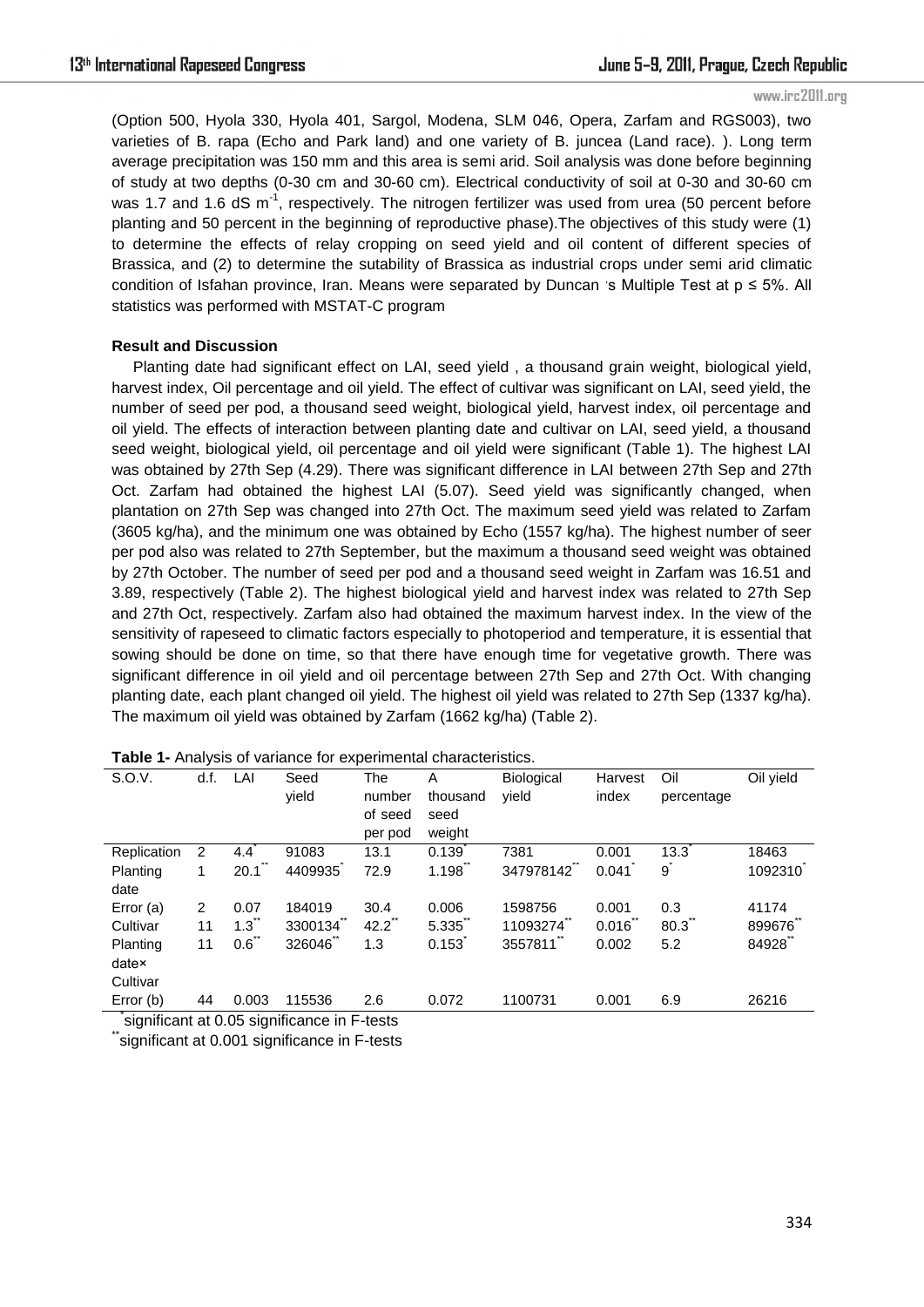| <b>Table 2-</b> Mean comparison for LAI, seed yield (kg/ha), the number of seed per pod, a thousand seed |
|----------------------------------------------------------------------------------------------------------|
| weight (g), biological yield (kg/ha), harvest index (%), oil percentage and oil yield (kg/ha).           |

| signi (g); biological field (ng/na); har rect much (70); on percentage and on field (ng/na). |        |         |             |                    |            |                  |            |           |  |  |
|----------------------------------------------------------------------------------------------|--------|---------|-------------|--------------------|------------|------------------|------------|-----------|--|--|
| Treatment                                                                                    | LAI    | Seed    | The         | A                  | Biological | Harvest          | Oil        | Oil yield |  |  |
|                                                                                              |        | yield   | number of   | thousand           | yield      | index            | percentage |           |  |  |
|                                                                                              |        |         | seed<br>per | seed               |            |                  |            |           |  |  |
|                                                                                              |        |         | pod         | weight             |            |                  |            |           |  |  |
| Planting                                                                                     |        |         |             |                    |            |                  |            |           |  |  |
| date                                                                                         |        |         |             |                    |            |                  |            |           |  |  |
| 27                                                                                           | 4.92a  | 2966a   | 15.03a      | 3.09b              | 13773a     | 21 <sub>b</sub>  | 44.3a      | 1337a     |  |  |
| September                                                                                    |        |         |             |                    |            |                  |            |           |  |  |
| 27                                                                                           | 3.87b  | 2471b   | 13.02a      | 3.35a              | 9377b      | 26a              | 43.5b      | 1091b     |  |  |
| October                                                                                      |        |         |             |                    |            |                  |            |           |  |  |
| Cultivar                                                                                     |        |         |             |                    |            |                  |            |           |  |  |
| Option500                                                                                    | 3.78h  | 2490d   | 14.01 cde   | 4.24a              | 9893d      | 25 <sub>bc</sub> | 44.7ab     | 1117c     |  |  |
| Hyola330                                                                                     | 4.73c  | 3140abc | 13.52cde    | 3.97ab             | 12320abc   | 26abc            | 47.2a      | 1485ab    |  |  |
| Hyola401                                                                                     | 4.46de | 298abcd | 14.35bcd    | 3.95ab             | 13110ab    | 24 <sub>bc</sub> | 46ab       | 1373abc   |  |  |
| Sargol                                                                                       | 4.51d  | 2550cd  | 14.88bcd    | 3.3 <sub>cd</sub>  | 11870abc   | 22cd             | 45.7ab     | 1169c     |  |  |
| Modena                                                                                       | 4.02g  | 2655bcd | 17.16ab     | 2.92 <sub>d</sub>  | 10560cd    | 25 <sub>bc</sub> | 45.9ab     | 1222bc    |  |  |
| Slm046                                                                                       | 4.95b  | 3585a   | 17.84a      | 3.71 <sub>bc</sub> | 12930ab    | 29ab             | 44ab       | 1578a     |  |  |
| Opera                                                                                        | 4.28f  | 3445a   | 15.62abcd   | 3.61bc             | 11140bcd   | 31a              | 45.9ab     | 1587a     |  |  |
| Zarfam                                                                                       | 5.07a  | 3605a   | 16.51abc    | 3.89ab             | 13210a     | 28ab             | 46.1ab     | 1662a     |  |  |
| <b>RGS003</b>                                                                                | 4.97b  | 3205ab  | 13.44de     | 3.72 <sub>gc</sub> | 12910ab    | 25 <sub>bc</sub> | 45.7ab     | 1464ab    |  |  |
| Park land                                                                                    | 3.72h  | 1658e   | 10.03f      | 2.07e              | 9650d      | 17de             | 41.9bc     | 698d      |  |  |
| Echo                                                                                         | 3.93g  | 1557e   | 9.56f       | 1.67ef             | 9753d      | 16de             | 39.4c      | 614d      |  |  |
| Land race                                                                                    | 3.37e  | 1748e   | 11.40ef     | 1.57f              | 11560abcd  | 15e              | 34.5d      | 599d      |  |  |

Common letters within each column do not differ significantly.

## **Conclusion**

 The highest seed yield, biological yield, harvest index and oil yield was obtained by Zarfam and Opera at normal planting date and the maximum seed yield and oil yield was related to Slm046 at relay cropping.